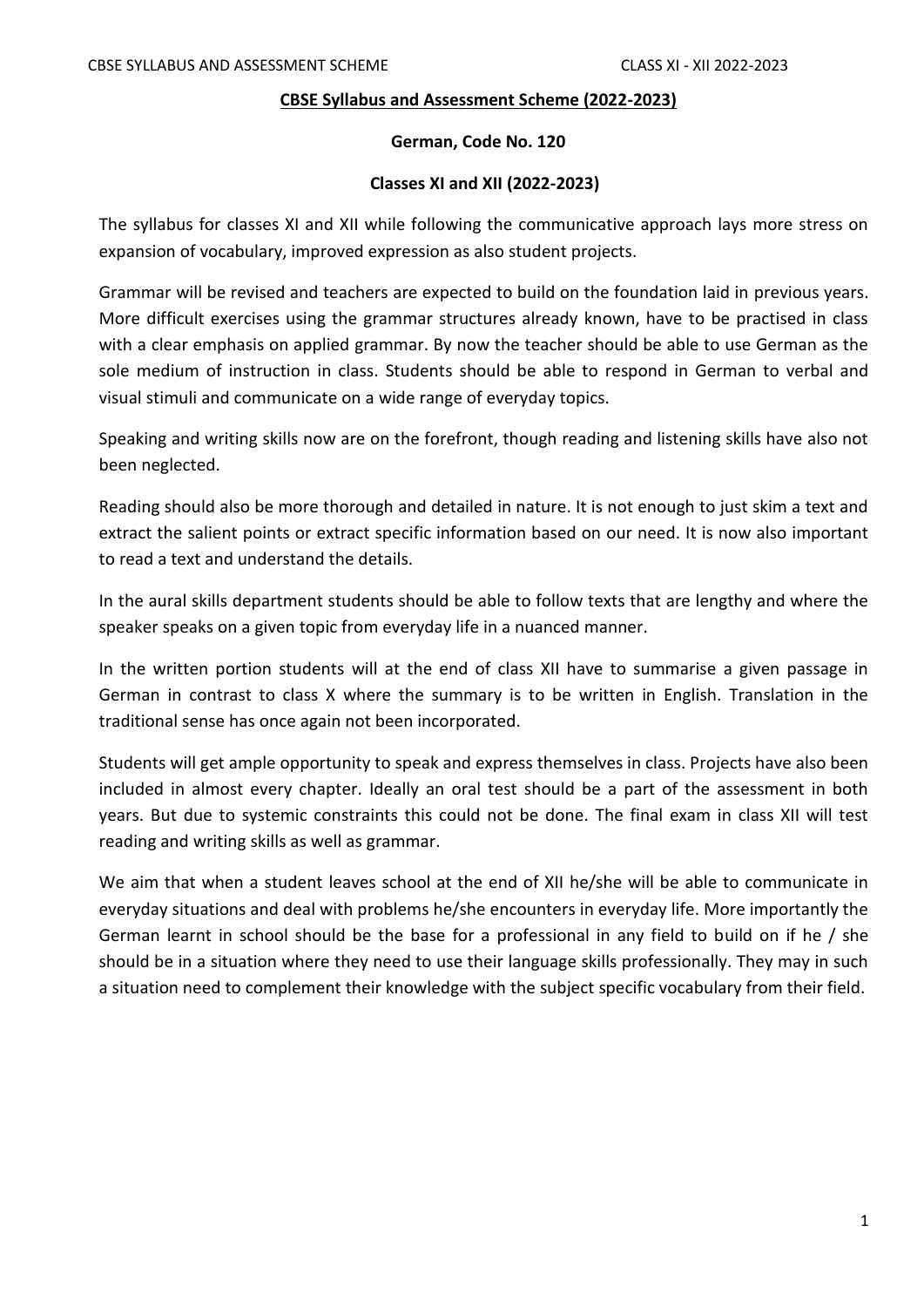#### **LEARNING OUTCOMES**

The following learning objectives apply for classes XI and XII.

#### **1. Listening and responding**

By the end of class XII students should be able to:

- $\triangleright$  listen and understand details from an extended dialog or an informative text
- $\triangleright$  listen to an audio text, comprehend
- $\triangleright$  listen to the conversation and judge someone by their behaviour

#### **2. Speaking**

By the end of class XII students should be able to:

- $\triangleright$  talk about a topic explaining the pros and cons of an action or product
- $\triangleright$  debate on a given topic/ participate in group discussions
- $\triangleright$  talk about perspectives and probabilities in the future
- $\triangleright$  talk about historical and personal events in simple language and express opinions
- $\triangleright$  be a part of a formal or informal interview

#### **3. Reading and responding**

By the end of class XII students should be able to:

- $\triangleright$  read simple literary texts and comprehend them
- $\triangleright$  understand rules and regulations and respond
- $\triangleright$  read a text/blog and formulate a response with the given information

#### **4. Writing**

By the end of class XII students should be able to:

- $\triangleright$  write experiential texts
- $\triangleright$  write about future plans and feelings
- $\triangleright$  formulate texts as per the norms followed in German speaking countries

#### **5. Intercultural awareness**

By the end of class XII students should be able to:

- $\triangleright$  evaluate various record breaking events in German speaking countries and discuss those in India.
- $\triangleright$  compare the school situations, youth scene, social concerns, social life in German speaking countries and India

### **6. Knowledge about language**

By the end of class XII, the students should be able to:

- $\triangleright$  understand the importance of grammar in expressing oneself better
- $\triangleright$  understand and draw comparison with unrealistic situations
- $\triangleright$  understand the relation between structures and certain activities (e.g. passive for technical processes or subjunctive structures to express wishes)
- $\triangleright$  understand the sentence structure using subordinate clause

### **7. Language learning strategies**

By the end of class XII, the students should be able to:

- $\triangleright$  use their knowledge of context and grammar to understand texts involving complex language
- $\triangleright$  understand the importance of typical characteristics of text types and use them to understand spoken or written texts and to form new texts .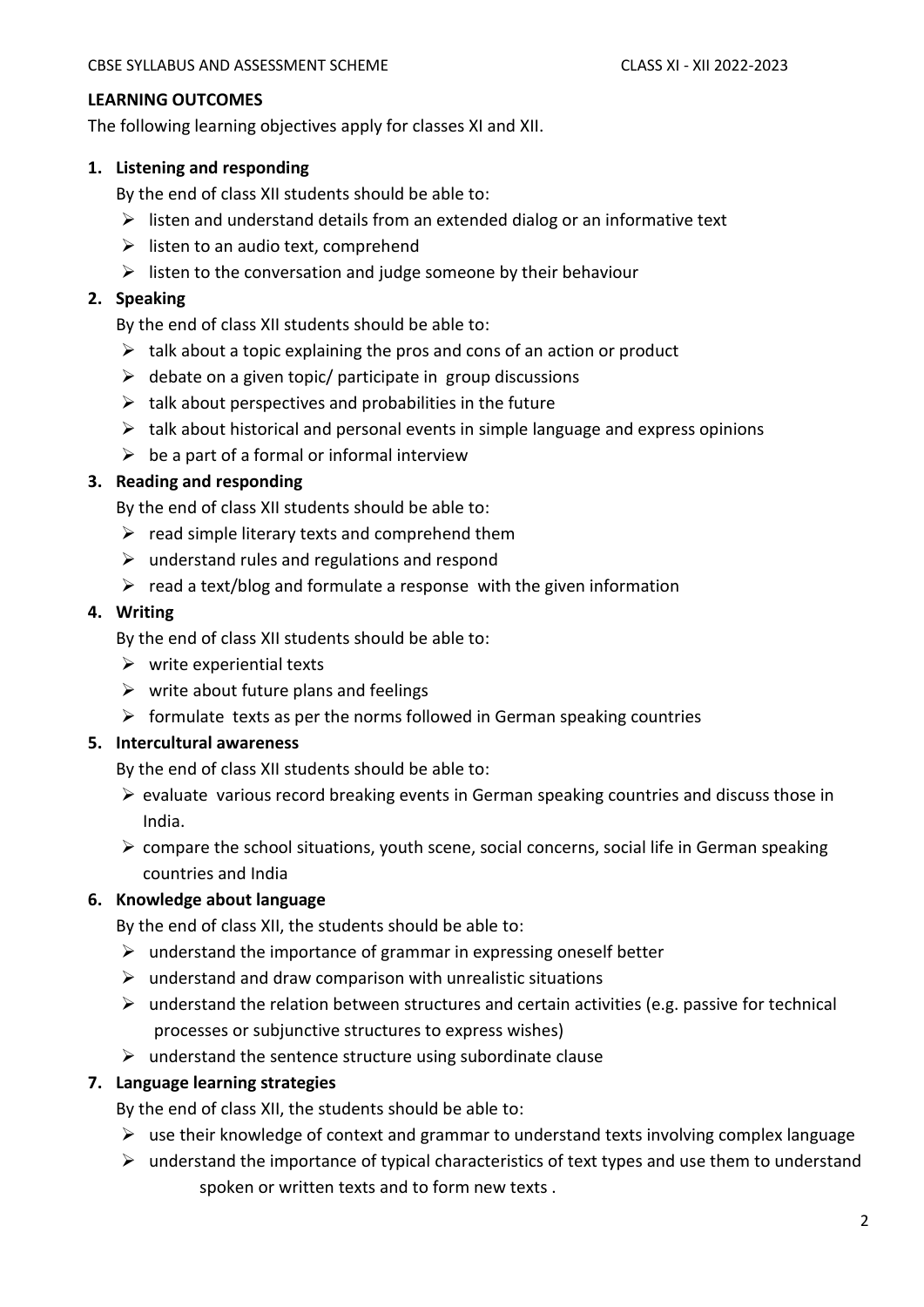# **German, Code No. 120**

# **Syllabus for Class XI (2022-23)**

| Lesson       | <b>Topic</b>                   | Communication                                                                                                                                                                                | <b>Structure</b>                                                                                                                                                                                                                                                                                      |
|--------------|--------------------------------|----------------------------------------------------------------------------------------------------------------------------------------------------------------------------------------------|-------------------------------------------------------------------------------------------------------------------------------------------------------------------------------------------------------------------------------------------------------------------------------------------------------|
| Lesson<br>10 | Removal of<br>garbage          | To talk about changes<br>$\bullet$<br>To debate<br>$\bullet$<br>To give alternatives<br>$\bullet$<br>To talk about<br>$\bullet$<br>limitations                                               | Temporal subordinate clause with<br>$\bullet$<br>'seit/seitdem'<br>Genetive preposition , trotz'<br>$\bullet$<br>Double barrel conjunction<br>$\bullet$<br>,entwederoder'                                                                                                                             |
| Lesson<br>11 | Transport<br>and<br>technology | To summarise a text<br>$\bullet$<br>To talk about<br>$\bullet$<br>preferences<br>To talk about<br>$\bullet$<br>hypothetical situations<br>and their<br>consequences<br>To talk about hobbies | Preposition 'zu' + Dative<br>$\bullet$<br>(NOT TO BE TESTED IN<br><b>GRAMMAR)</b><br>Adjective endings in dative case<br>$\bullet$<br>with definite article<br>Adjective endings in dative case<br>$\bullet$<br>without article<br>Hypothetical situation 'wenn' +<br>$\bullet$<br>subjunctive (K II) |
| Lesson<br>12 | <b>Memories</b>                | To narrate about<br>$\bullet$<br>world records<br>To remember<br>$\bullet$<br>something<br>To understand and<br>$\bullet$<br>formulate rules and<br>regulations                              | $\bullet$<br>Comparative and Superlative as<br>adjectives with definite article<br>Temporal Subordinate clauses<br>$\bullet$<br>with 'als' and 'wenn'<br>haben+ zu+ infinitive<br>$\bullet$<br>(NOT TO BE TESTED IN<br><b>GRAMMAR)</b>                                                                |
| Lesson<br>13 | <b>Travel plans</b>            | To give suggestions<br>$\bullet$<br>To question ideas and<br>proposals<br>To talk about the<br>$\bullet$<br>weather                                                                          | Reflexive Verbs with dative and<br>$\bullet$<br>accussative case<br>Prepositions of place and time-<br>'innerhalb, außerhalb' + genitive<br>Preposition of place-'von' + dative<br>(NOT TO BE TESTED IN<br><b>GRAMMAR)</b>                                                                            |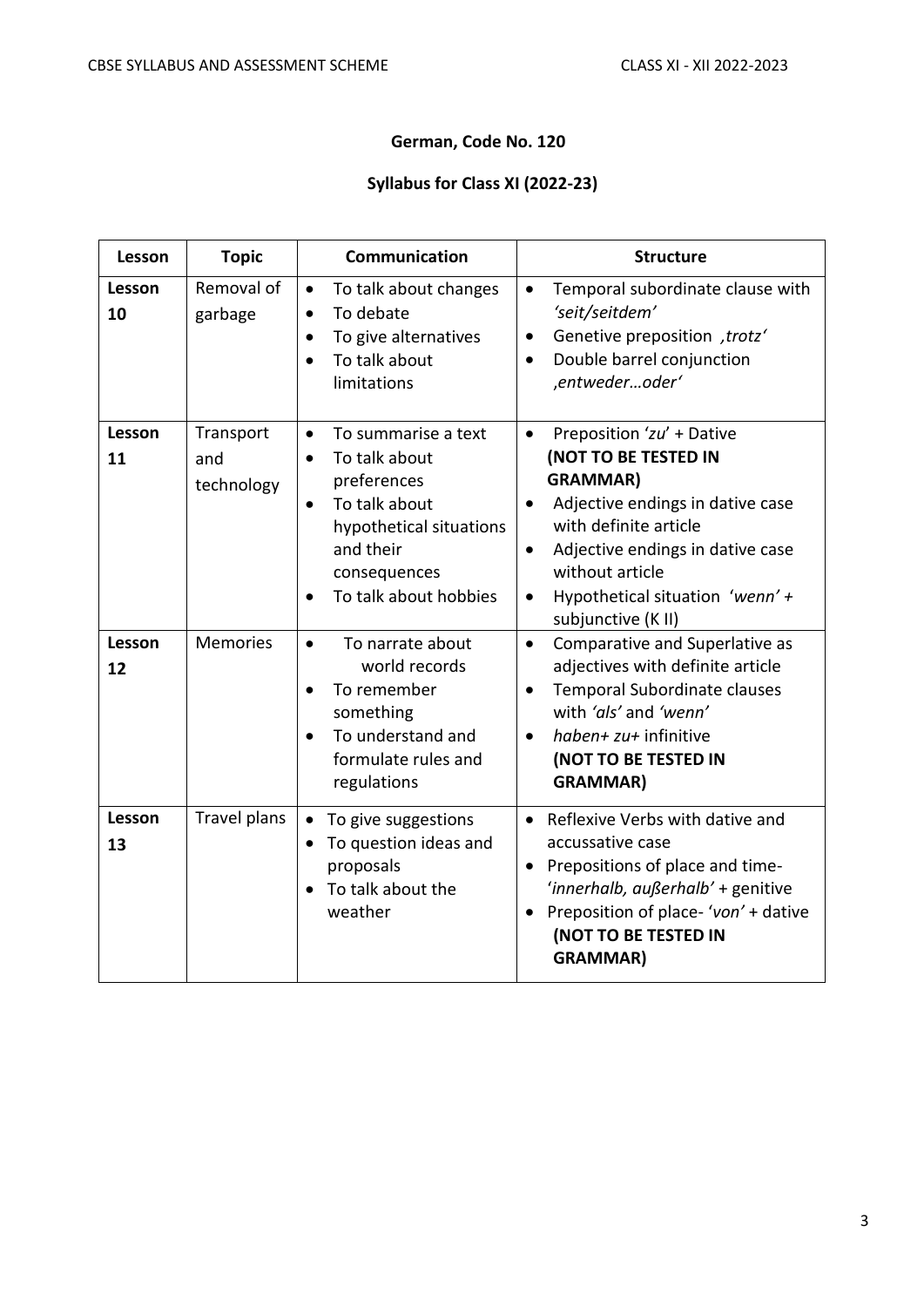## **ANNUAL ASSESSMENT SCHEME FOR CLASS – XI 2022-23**

|    |                                                                                                                              | <b>MAX. MARKS 80</b> |
|----|------------------------------------------------------------------------------------------------------------------------------|----------------------|
|    | <b>Section A-Reading</b>                                                                                                     | $(20$ marks)         |
|    | 1. Comprehension (unseen passage)                                                                                            | 10 marks             |
|    | 2. Comprehension (unseen passage)                                                                                            | 10 marks             |
|    | <b>Section B-Writing</b>                                                                                                     | $(10 \text{ marks})$ |
|    | 1. Based on stimulus, compose an E-Mail (approx. 80 words)                                                                   | 05 marks             |
|    | 2. Based on stimulus, compose a dialogue                                                                                     | 05 mark              |
|    | Section C - Applied Grammar (Any 6 Topics)                                                                                   | $(30 \text{ marks})$ |
|    | 1. Adjective endings with definite articles, indefinite articles<br>and without articles (nominative, accusative and dative) | 05 Marks             |
|    | 2. Comparative and Superlative forms of adjectives                                                                           | 05 marks             |
| 3. | Reflexive verbs and pronouns                                                                                                 | 05 Marks             |
|    | 4. Temporal Conjunctions                                                                                                     |                      |
|    | (als, wenn, bevor, während, seit, seitdem)                                                                                   | 05 Marks             |
| 5. | Doubel barrel Conjunctions                                                                                                   | 05 Marks             |
|    | (entwederoder, zwaraber, sowohlals auch)                                                                                     |                      |
| 6. | Subjunctive (Konjunktiv II) in Hypothetical situation with 'wenn'                                                            | 05 Marks             |
| 7. | Prepositions with Genetive (trotz, wegen, innerhalb, außerhalb)                                                              | 05 Marks             |
|    | <b>Section D-Textbook</b>                                                                                                    | $(20$ marks)         |
| 1. | Completing a passage with the vocabulary provided (seen text)                                                                | 10 Marks             |
| 2. | Comprehension (seen text)                                                                                                    | 10 marks             |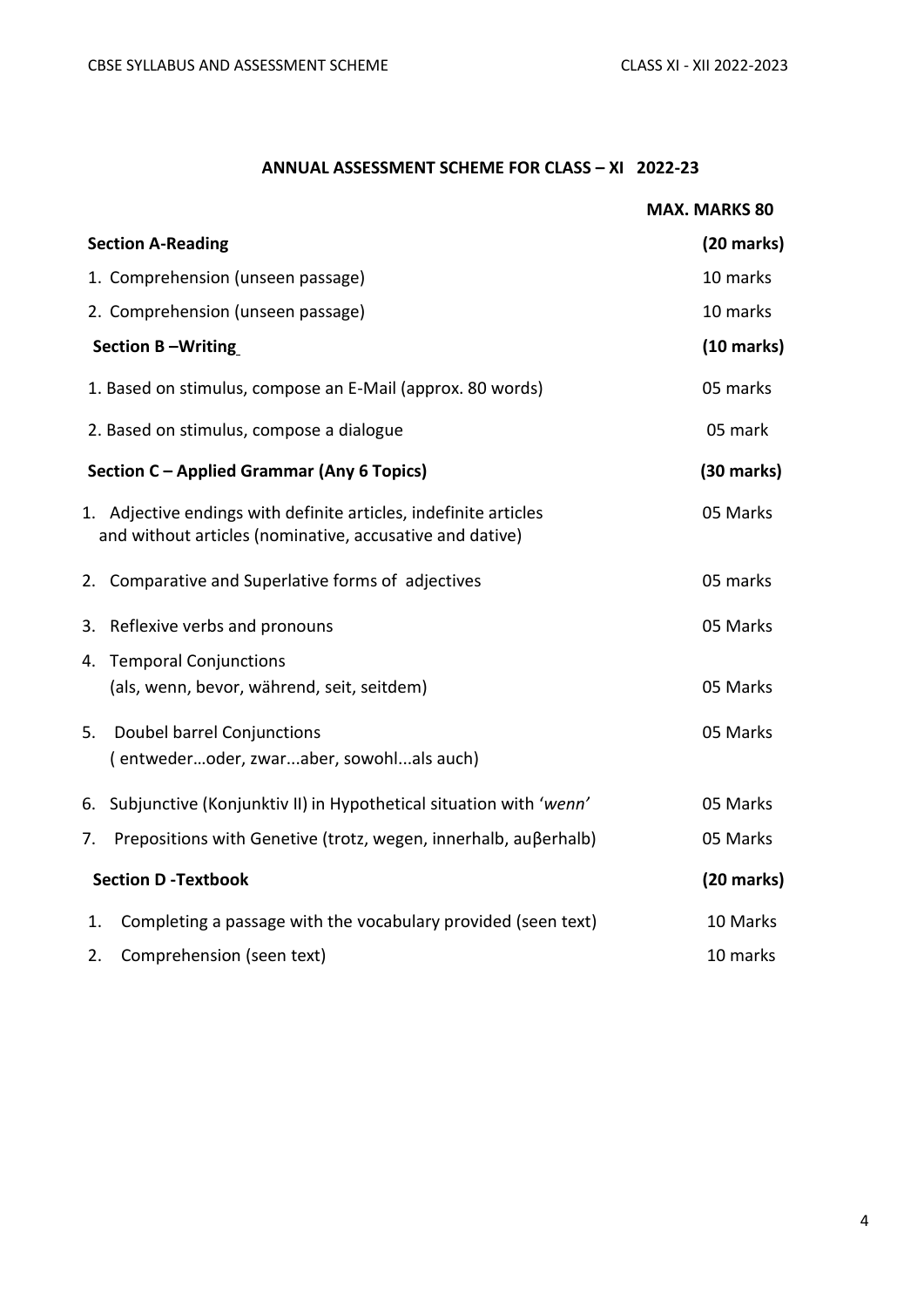| <b>Syllabus- deleted portion</b> |                                                          |  |
|----------------------------------|----------------------------------------------------------|--|
| Lessons                          | <b>Grammar Topics</b>                                    |  |
| Lesson 13                        | Preposition of place-'von' + dative                      |  |
| Lesson 14                        | Chapter 14 (Text book & Work book)                       |  |
|                                  | Double barrel conjunctions 'jedesto'                     |  |
|                                  | Subordinate clause-'ohne dass' and 'ohnezu + infinitive' |  |
| Landeskunde:                     | Following pages not to be tested in the Examination      |  |
|                                  | Module Laura, i.e. Textbook pages 20, 21                 |  |
|                                  | Training Lesen: Workbook Pages 33                        |  |

#### **INTERNAL ASSESSMENT** Max. Marks 20

#### 1. **Listening** comprehensions 05 Marks

2. **Speaking** activities (debate, express one's views, presentations, recitation) 05 Marks (It could be conducted as individual or group activity)

## 3. **Project Work** 10 Marks

(An internet research-based project. It may be a power point presentation or an illustrated file. It can be individual or group, on topics related to the history and culture of Germany.)

### **Remarks:**

- 1. In the listening and reading comprehension marks should not be deducted for grammatical and orthographical errors.
- 2. In the written part marks should not be deducted for minor orthographical errors.

# **PROJECT WORK: Suggested Topics**

- 1. Die Umwelt und Müllentsorgung (Environment and waste disposal)
- 2. Wohnen in Deutschland (Living in Germany)
- 3. Autos und Technik (German cars and technology)
- 4. Erfinderland Deutschland (German Inventions)
- 5. Hobbys und Sportarten (Hobbies and Sports)
- 6. Geschichte der Berliner Mauer (History of the German Wall)
- 7. Reisen durch Deutschland / Österreich / die Schweiz (Travelling through Germany / Austria / Switzerland)
- 8. Mode-Trends (Fashion Trends)
- 9. Gesundheit (Healthy living)
- 10. Feste und Ferien (Festivals and celebrations)

# **PRESCRIBED BOOK: Beste Freunde B1.2 (Textbook and Workbook - Chapters 10- 14)**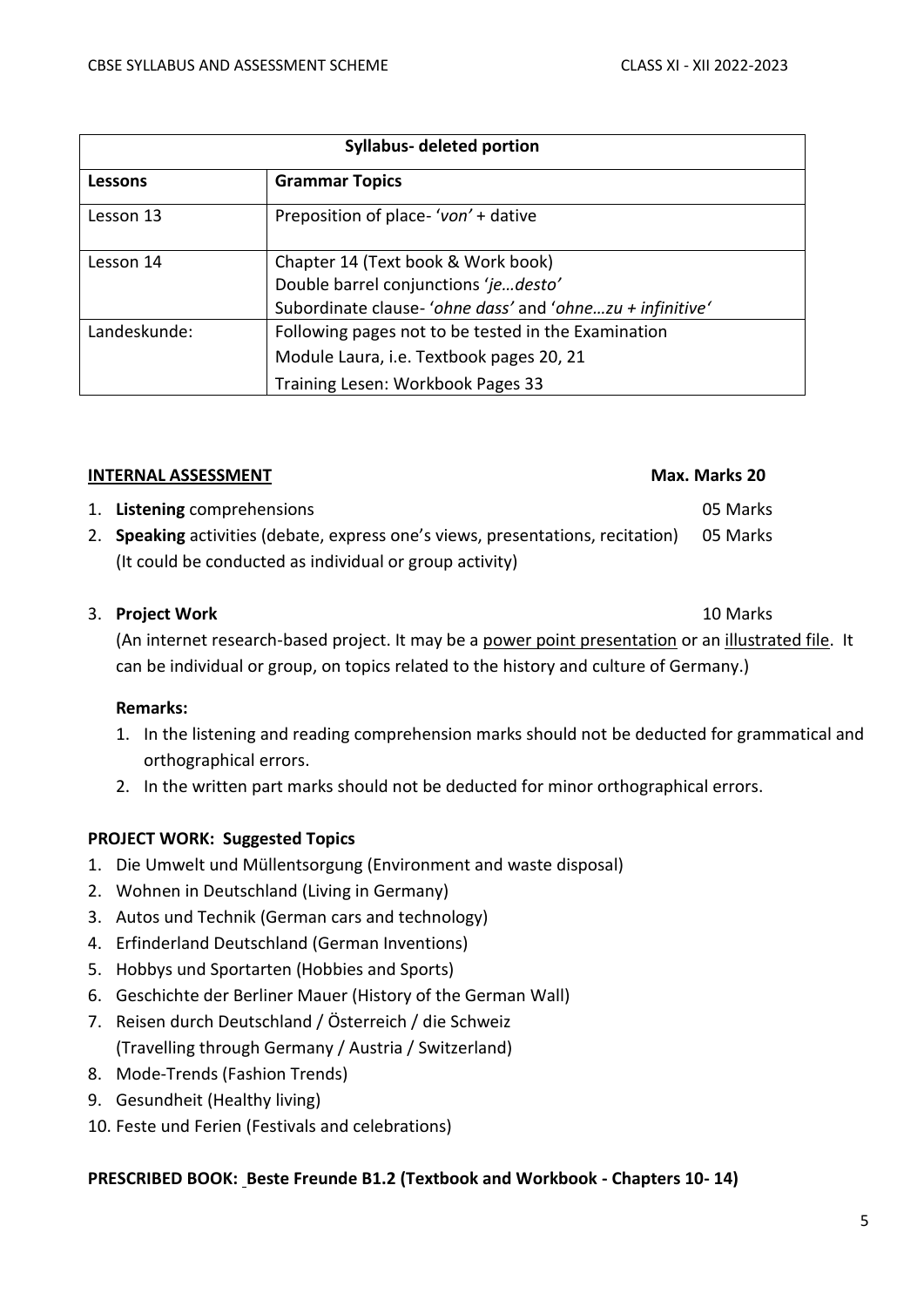(Hueber Publishing House, Published in India by Goyal Publishers)

# **German Syllabus for Class XII (2022-23)**

| Lesson       | <b>Topic</b>                        | Communication                                                                                                                                    | <b>Structure</b>                                                                                                                                                                                                        |
|--------------|-------------------------------------|--------------------------------------------------------------------------------------------------------------------------------------------------|-------------------------------------------------------------------------------------------------------------------------------------------------------------------------------------------------------------------------|
| Lesson<br>15 | Science<br>fiction                  | To talk about future plans<br>$\bullet$<br>To make predictions<br>$\bullet$<br>To speculate<br>To draw comparison with<br>unrealistic situations | • Future tense 'werden' + infinitive<br>• 'als $ob'$ + subjunctive (K II)<br>• Preposition 'von' - in place of genitive                                                                                                 |
| Lesson<br>16 | $Co-$<br>existence                  | To talk about<br>$\bullet$<br>consequences<br>To suggest an alternative<br>To describe an event                                                  | • Subordinate clause:<br>sodass '/'so, dass'<br>('sodass' - NOT TO BE TESTED<br>IN THE GRAMMAR)<br>• Passive-present tense and past tense<br>· Subordinate clauses- '(an)statt dass<br>and '(an)statt $zu +$ infinitive |
| Lesson<br>17 | Setting up a<br>House               | To formulate rules<br>$\bullet$<br>To express one's feelings<br>$\bullet$<br>To judge someone by<br>their behaviour                              | • Passive in present tense with modal<br>verbs<br>(NOT TO BE TESTED IN GRAMMAR)<br>• Reciprocal verbs                                                                                                                   |
| Lesson<br>18 | Tourism<br>and cultural<br>exchange | To give reasons<br>$\bullet$<br>To lay down a condition<br>$\bullet$<br>To negotiate<br>$\bullet$                                                | • Subordinate clause $-$ 'da'<br>• Personal pronouns in sentences with<br>accusative and dative<br>• Subordinate clause - 'falls'<br>• Adjectives and past participles as<br>nouns                                      |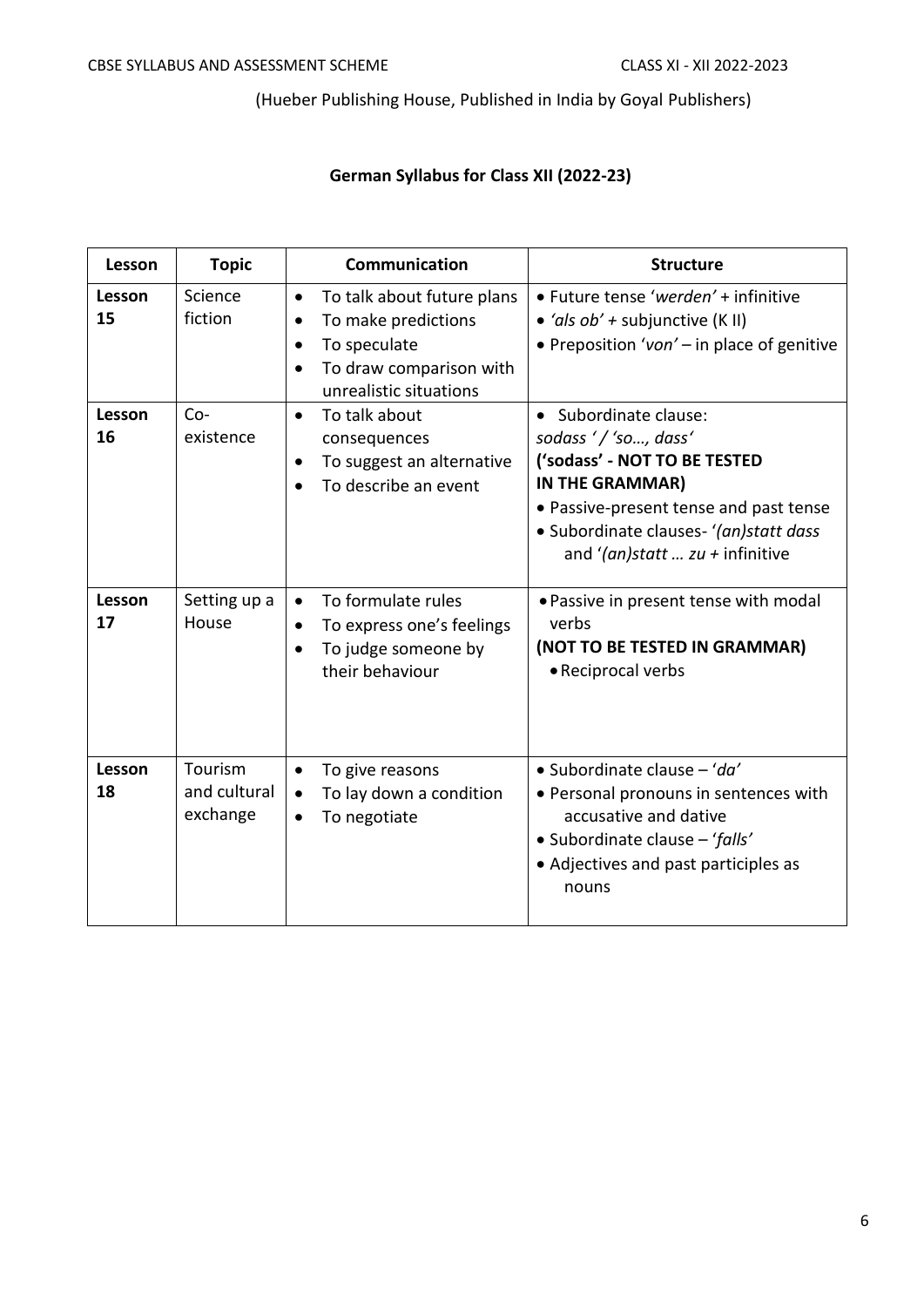# **German Syllabus for Class XII (2022-23)**

# **ANNUAL ASSESSMENT SCHEME FOR CLASS XII 2022-2023**

|                                                                         | Max. Marks: 80       |
|-------------------------------------------------------------------------|----------------------|
| <b>Section A-Reading</b>                                                | $(20$ marks)         |
| 1. Comprehension (unseen passage)                                       | 10 marks             |
| 2. Comprehension (unseen passage)                                       | 10 marks             |
| <b>Section B-Writing</b>                                                | $(10 \text{ marks})$ |
| 1. Based on stimulus, compose an E-Mail (approx. 80 words)              | 05 marks             |
| 2. Based on stimulus, compose a dialogue                                | 05 marks             |
| Section C – Applied Grammar (Any 6 topics)                              | $(30$ marks)         |
| 1. Passive voice (Passiv Präsens & Passiv Präteritum)                   | 05 marks             |
| 2. Future tense (Futur I - werden + Infinitiv)                          | 05 marks             |
| 3. Subordinate clauses (als ob; sodass; statt dass; stattzu; da; falls) | 05 marks             |
| 4. Personal pronouns in accusative and dative case                      | 05 marks             |
| 5. Reciprocal Verbs and Pronouns                                        | 05 marks             |
| 6. Adjectives and past participles as nouns                             | 05 marks             |
| 7. Preposition(von+dativ)                                               | 05 marks             |
| <b>Section D-Textbook</b>                                               | $(20$ marks)         |
| 1. Completing a passage with the vocabulary provided                    | 10 marks             |
| 2. Comprehension (seen passage)                                         | 10 marks             |